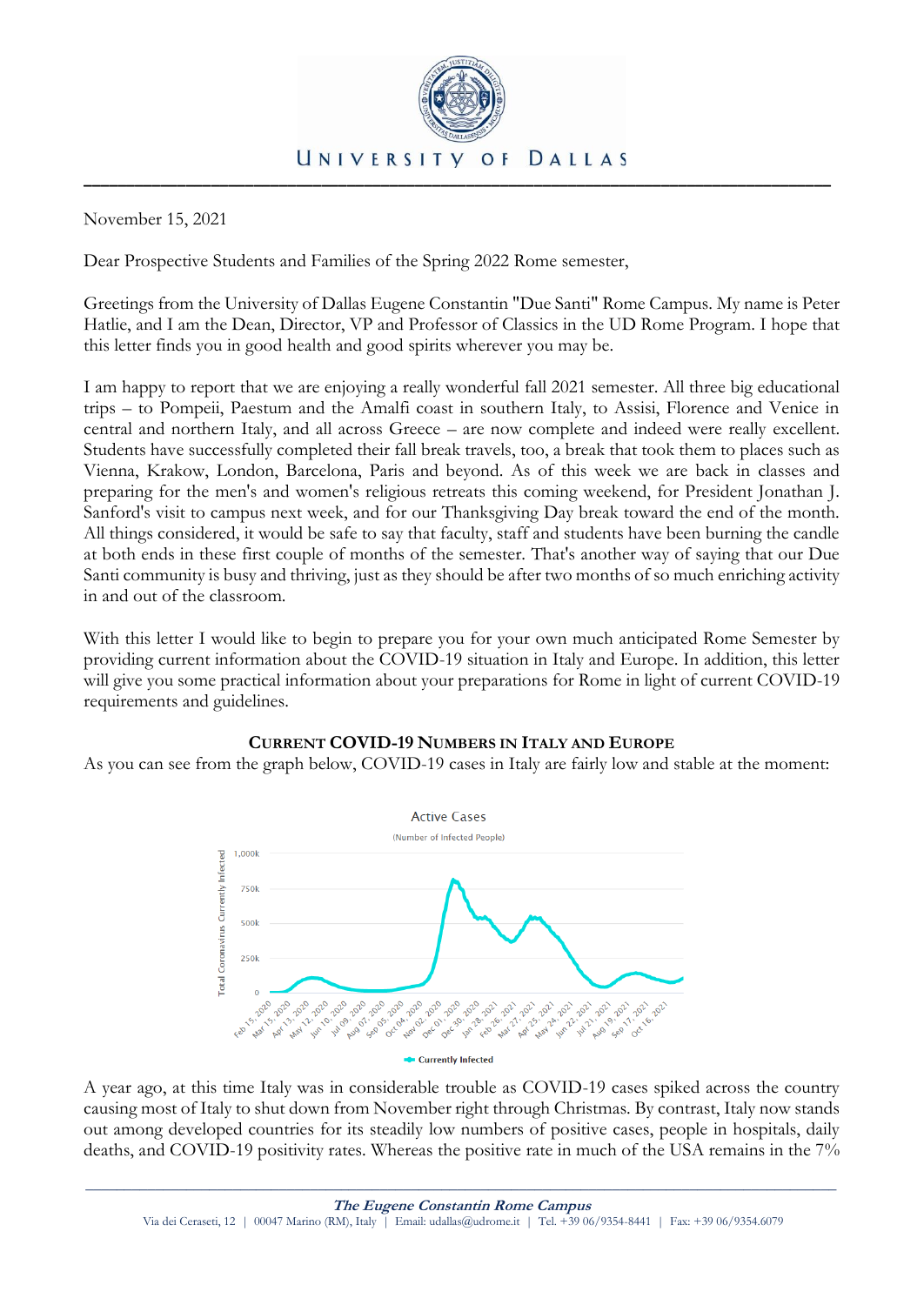range, for example, in Italy it has hovered between 1% and 2% for several months now. Most of Europe, with the exception of the Czech Republic, Poland, and Hungary, are seeing similar low and stable COVID-19 values as well. So, the big picture here as far as COVID-19 goes is not perfect but certainly stable and fairly encouraging considering that winter is upon us and people are spending much more time indoors. High vaccination rates are certainly to be credited for this turnaround over the last year. Over 76% of the entire adult population is fully vaccinated in Italy, one of the highest per capita rates both in the world and among a tightly packed field of other highly vaccinated countries in Europe.

## **CURRENT AND EXPECTED COVID-19 CONTAINMENT MEASURES IN ITALY AND EUROPE**

Italy has been under a state of COVID-19 emergency from March 2020 to this very day. During that time two successive prime ministers have adopted and maintained some of the most stringent COVID-19 containment measures in the whole world. A concern for saving human lives, protecting emergency care workers from occupational hazard, and defeating the virus as soon as possible has driven (and continues to drive) these policies. A majority of Italians (over 80%) support the government's pro-active approach to containing COVID-19, hoping that such policies will bring the country back to a sense of normalcy sooner than later, while a minority (less than 20%) remains either against or unsure on either economic, liberty, or other grounds.

The basic measures in place currently include:

- Required mask wearing indoors, everywhere except in one's household.
- Required social distancing at 1m (3ft), everywhere except in one's household.
- Required possession of a so-called *Green Pass*

The cornerstone of current policy in both Italy and the EU is the *Green Pass*, which is required for (a) entrance into Italy and other EU countries' borders, (b) access to most forms of public and private transportation across the EU, and (c) access to practically all private and public buildings, institutions, services, etc., including shops, offices, schools, bars and restaurants, sporting establishments and museums but not including houses of worship. One qualifies for the *Green Pass* by presenting one of the following documents upon demand:

- A COVID-19 vaccination certificate for one of the vaccinations recognized by the European [Medicines Agency](https://www.ema.europa.eu/en/human-regulatory/overview/public-health-threats/coronavirus-disease-covid-19/treatments-vaccines/vaccines-covid-19/covid-19-vaccines-authorised#authorised-covid-19-vaccines-section) (EMA), such as Pfizer-BioNtech, Moderna, Johnson and Johnson, or AstraZeneca. The date of the final vaccine dose must be at least 14 days prior to travel. Approved languages of the certificate are Italian, English, Spanish, and French. The certificate can be in digital or paper format. Travelers vaccinated in the United States can prove this via the CDC "White Card". Vaccinations are valid for up to twelve (12) months after the last dose.
- A medical certificate from a medical professional, translated into Italian by an authorized translator, confirming recovery from COVID. This certificate is valid for up to nine (9) months after the initial date of infection.
- A negative molecular PCR or rapid antigen test result carried out within 36 hours of access to any site or service requiring a Green Pass.

The state of emergency is scheduled to expire on December 31, 2021. When and if it does, however, it is unlikely that all containment measures will be lifted. Indeed, it is highly likely that the three provisions outlined above – masking, social distancing, and the *Green Pass* requirements – will stay in place well into 2022 and thus into the spring 2022 semester.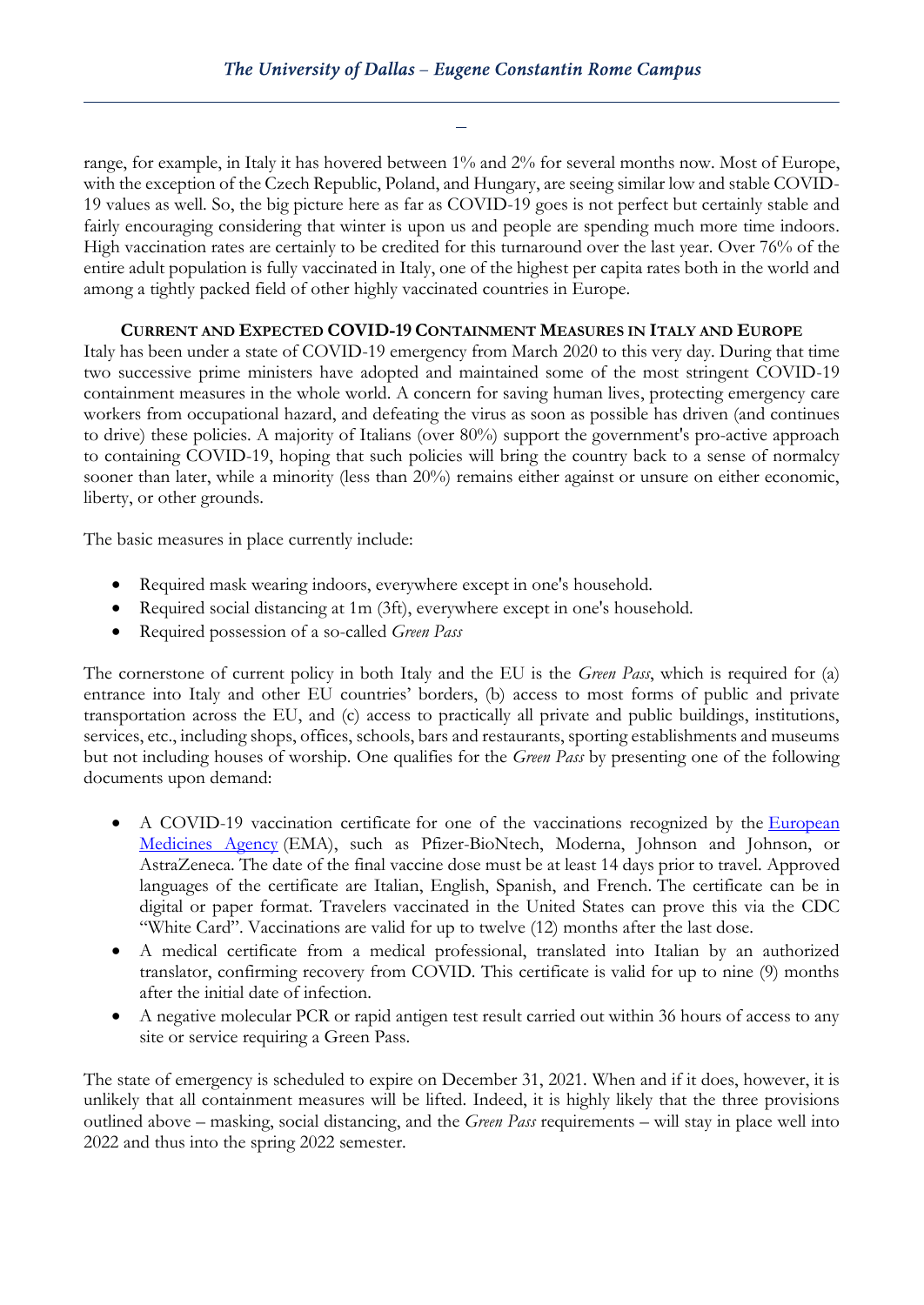Given the likelihood of these requirements staying in place well beyond December 31, 2021, all participants of the spring 2022 semester are therefore advised of the need to comply with all of the above measures as a precondition for attending the spring semester and in particular take steps to fulfill the requirements of the *Green Pass*. Note please that the University has elected to exclude the option of obtaining the *Green Pass* through testing alone on the grounds that such testing would need to be frequent (every three days for almost four months), is not always easily obtainable, is expensive, and would likely prove disruptive if not debilitating to our academic and travel programs.

For a summary of the policies reviewed in the above discussion, see the University's [Rome Campus](https://www.udallas.edu/coronavirus/rome-campus.php)  [COVID-19 page.](https://www.udallas.edu/coronavirus/rome-campus.php) For a broader and more detailed vision of COVID-19 containment policies in the Italy and the EU, see [Re-open EU](https://reopen.europa.eu/en) (an EU site) and Alerts and Messages - [U.S. Embassy & Consulates in Italy.](https://it.usembassy.gov/u-s-citizen-services/security-and-travel-information/)

#### **PROS AND CONS OF COVID-19 CONTAINMENT MEASURES IN ITALY AND EUROPE**

We understand that some of our prospective students and their family members may be uncertain about or even against obtaining a vaccination in order to obtain the *Green Pass* and thus be eligible for participation in the Rome Program. We respect your choice and will regret the absence of any and all students who find themselves in this situation. At the same time, we are obliged to follow Italian/EU guidelines and will continue to do our part to contain and combat COVID-19 in compliance with current and future laws, whatever they may be. More generally, too, the safety and well-being of our students and staff, followed by the successful implementation of our academic and religious-life programs, remain our highest priorities. Given the record of this fall, we fully expect that our spring 2022 students will enjoy the very same benefits our current group of students are enjoying.

### **RISKS AND CONTINGENCY PLANS**

Our policy in past "COVID semesters" was to make campus health and safety our highest priority. That policy is in effect in fall 2021 and will continue unchanged into spring 2022 and beyond, first because it is the right thing to do, and second because it is the cornerstone of all of our other aspirations in Rome in academic, religious, and student-life terms. Keeping this perspective in mind, students, their parents, and their loved ones are advised to read the following warnings and notices with attention:

- **Possible Program Changes Owing to the COVID-19 virus**: Although we all long for a return to the stable and predictable times of old, this expectation seems unrealistic until every last trace of COVID-19 is erased worldwide. That will not happen anytime soon, as we all know, not in the next several months certainly and perhaps not for some years to come. All Rome participants therefore need to acknowledge that a new outbreak of COVID-19 in Italy and elsewhere is a possibility, without of course being a probability. Given this possibility, we reserve the right to change our planning, even last minute, in response to a renewed international health emergency that would compromise the safety of the Rome Campus community.
- **Contracting COVID in Rome**: Students, their parents, and their friends and loved ones need to accept that contracting COVID is still a possibility during the Rome semester. The Rome Campus has engaged a certified safety-in-the-workplace expert to help us identify and implement all necessary and reasonable anti-COVID measures. It also relies on UD Irving's well-founded policies. But even if we are confident in our ability to limit—to a significant degree—the risk of infection on campus, we are not in a position to monitor the lives of all of the people in our community 24/7 nor dictate each person's behavior outside of campus. As noted above, we have also not mandated vaccinations for Rome participants. Hence, there are some limitations in our ability to manage this health challenge, and as a result some level of risk is unavoidable and remains outside our absolute control. Despite performing due diligence